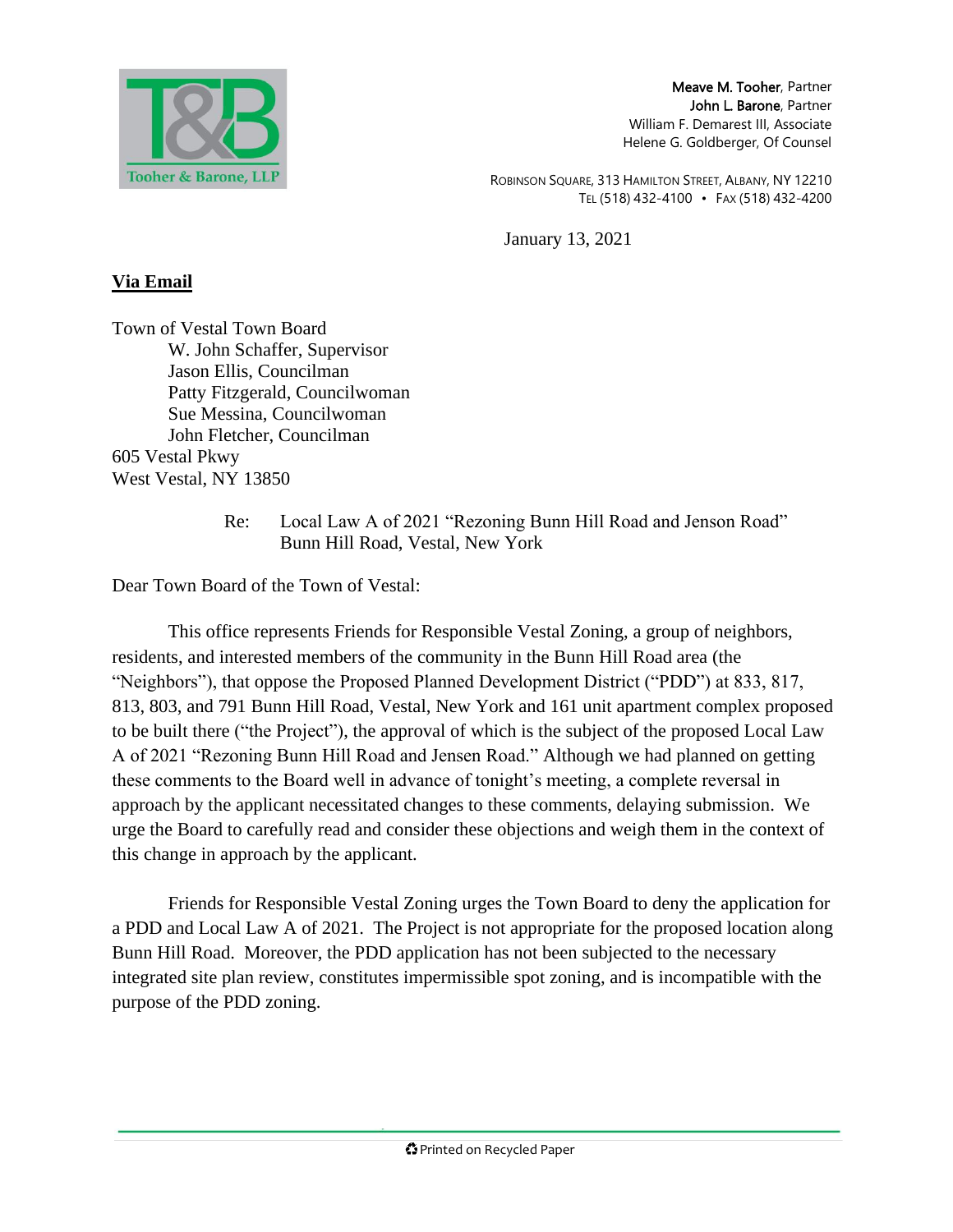Town of Vestal Town Board January 13, 2021 Page 2 of 13

### **No Integrated Site Plan Review**

The Town of Vestal Code provides that the planned development district is "for the purpose of promoting integrated site planning of tracts of land ten (10) acres or more in area." Vestal code § 24-531. The Code sets out a process by which the Town Planning Board performs an initial review of the application for zoning change and makes its recommendation to the Town Board. In this case, the Planning Board has submitted a recommendation letter that is internally inconsistent and demonstrates that the Planning Board failed to perform the requisite "integrated site plan review."

The Planning Board held several meetings on the proposed PDD and by letter dated August 26, 2020, recommended that the Town Board "approve with stated conditions."<sup>1</sup> While the Planning Board recommends that the Town Board approve the PDD with conditions, the Planning Board's recommendation letter sets forth numerous "concerns" that "require resolution" before the PDD can be approved. This recommendation is contradictory and demonstrates that the Planning Board is not recommending approval of the application in its current state. Moreover, the concerns needing further resolution – traffic, internal circulation, setbacks, and harmony with adjacent properties – are the very standards and objectives of site plan review under the Vestal Code. *See* Vestal code § 24-86(a). The Planning Board letter thus demonstrates that it did not perform the requisite thorough integrated site plan review called for in § 24-531.

The Planning Board's stated concerns and recommended conditions present further contradictions. None of the proposed conditions directly address any of the "concerns" raised and in some cases contradict those concerns. For example, the Planning Board notes a concern regarding setbacks and proposes a fifty (50) foot wooded buffer. This, however, was not included within the proposed conditions and instead the Planning Board proposed requiring compliance with the "conceptual layout of the project as set forth in the general development plan." Obviously, the conceptual layout did not include a 50' wooded buffer and inclusion of such buffer would necessitate a significant alteration of the general development plan, likely including reduction from the 161 proposed units. Thus, the Planning Board's recommendations

<sup>&</sup>lt;sup>1</sup> We note that the Planning Board's August 26, 2020 letter was issued without a formal public vote pursuant to the Open Meetings Law. On August 4, 2020, the Planning Board closed its meeting on a motion to adjourn after the Chair "stated that the Board has read all submitted letters, and they will be discussed. The Board will let everyone know when they issue a recommendation to the Town Board, but are in need of more time to think and discuss the matter." Despite this statement, no further discussion was held during an open meeting, and no vote was issued at an open meeting of the Planning Board prior to issuance of the letter to the Town Board.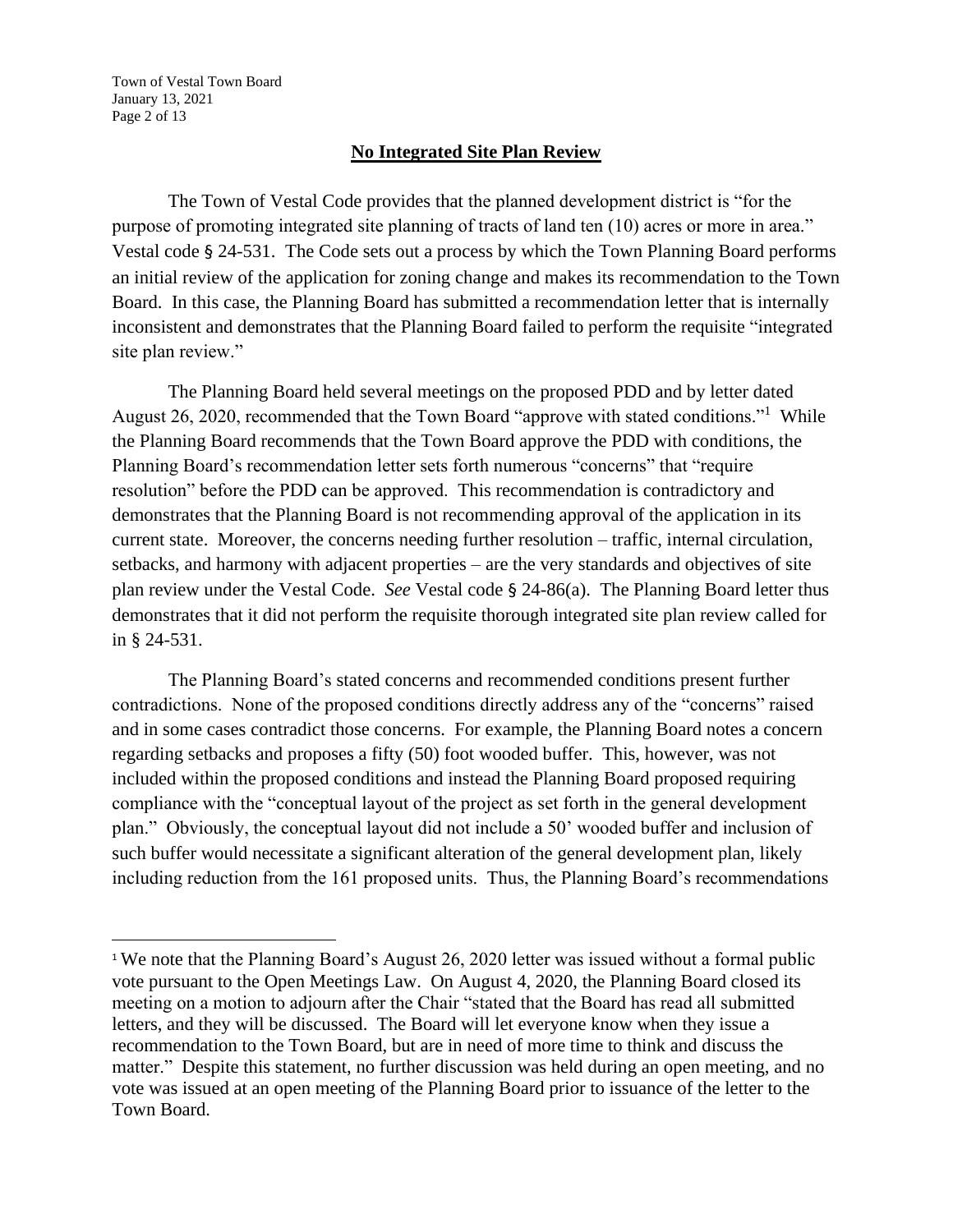Town of Vestal Town Board January 13, 2021 Page 3 of 13

demonstrate the need for a thorough integrated site plan review process prior to approval of the PDD and actually weigh in favor of denial of this incomplete application.

The inadequate site plan review arose from the Applicant's attempt to segment the review of the PDD and Project. By urging the Town Board to resolve these issues, the Planning Board effectively acknowledged that a more detailed site plan review would follow consideration and adoption of a PDD, as set forth in Section 13 of proposed Local Law A. This is not sufficient to support adoption of the PDD. A thorough site plan review is necessary to approve the PDD, but the Planning Board was not presented with sufficient information to complete such a review. Thus, the Planning Board's letter is not in fact a recommendation of approval but instead supports denial.

It is noteworthy that despite repeated assertions before the Planning Board that review of the PDD application did not require a full review of the development project, the Application has now acknowledged the legitimacy of the concerns raised in this office's letter of March 2020. However, Applicant's recognition that it cannot segment the review of the PDD and Project under either SEQRA or the Town Code, coming *after* the Planning Board completed its lengthy but limited review and this Board's approval of the Notice of Public Hearing, is a day late and a dollar short. The acknowledgement of the segmentation issue and attempt to correct it through the submission of a long Environmental Assessment Form ("EAF") for the entire Project demonstrates that the Applicant has circumvented the spirit, if not the language, of the PDD review procedure by failing to present the full details to the Planning Board. This belated recognition denied the Planning Board the opportunity for a thorough site plan review, and thus denied the Town Board a meaningful recommendation from the Planning Board. The proper course of action at this juncture is for the Town Board to return the application to the Planning Board for a thorough site plan review. Moreover, holding the required public hearing on the PDD prior to completing the SEQRA review, including the necessary Environmental Impact Statement ("EIS"), deprives the public of the opportunity to review any documents and materials that come from that process.

## **The Planning Board's concerns are well-founded and remain unresolved.**

In responding to the Planning Board's concerns, the Applicant represents that various meetings took place and presents alleged comments and opinions of various county and town officials. However, Applicant fails to provide any written statements from these individuals and merely asks the Town Board and the public to accept their representations and interpretations of what those comments were. As discussed below, at least one of those officials took issue with the characterization of his statements and opinions as set forth in Appellants' responses. The Applicant's responses fail to provide substantive and meaningful information addressing the concerns.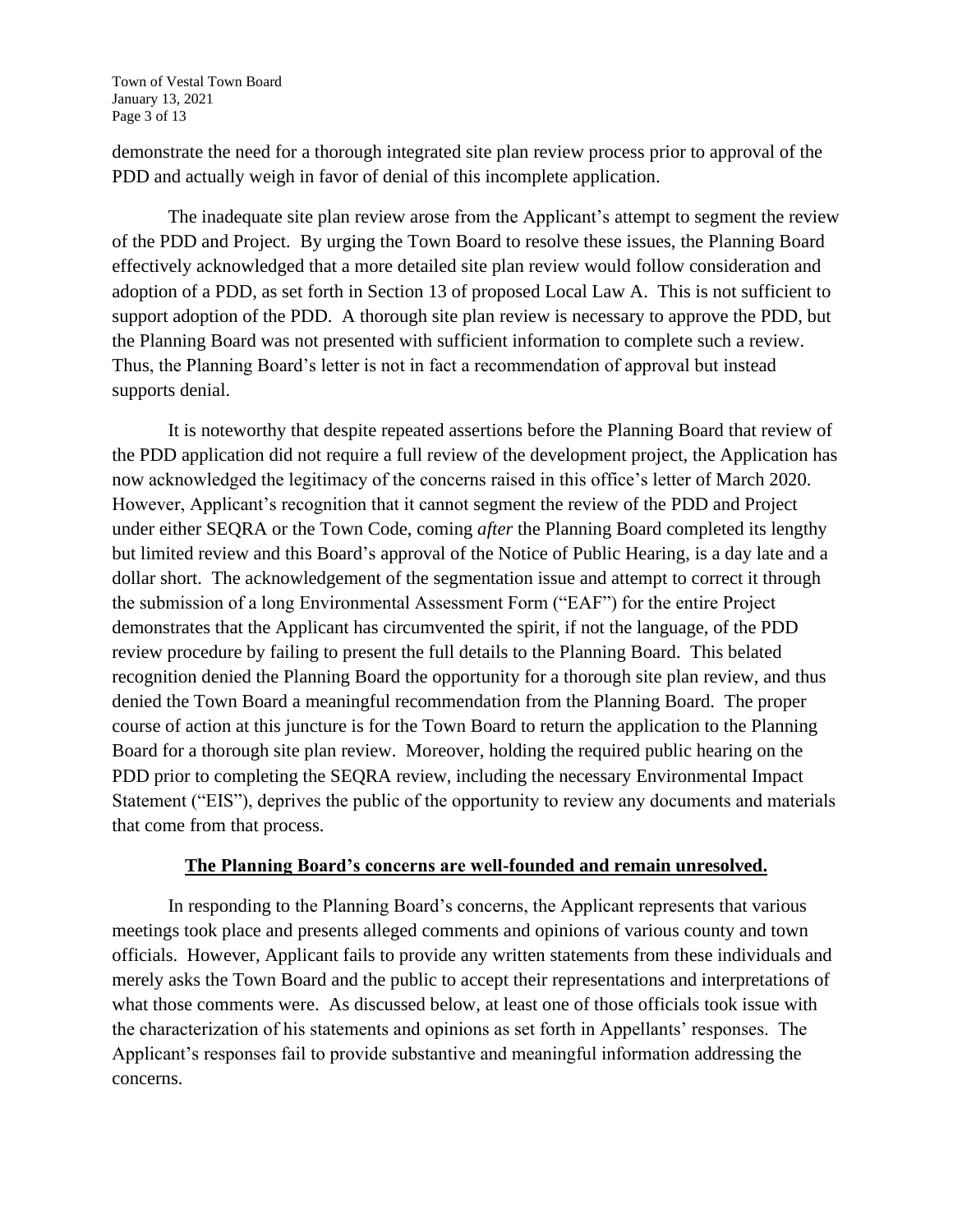Town of Vestal Town Board January 13, 2021 Page 4 of 13

### **Fire and Safety**

In response to the Planning Board's concerns regarding firetruck access, the Applicant describes a meeting with the fire chief and adjustment to the driveway connections. There is nothing in the documentation from the Chief. Moreover, there is no description or explanation as to the changes made to address the issue of firetruck access.

### **Sewer and Water**

The Project proposes connecting to public sewer and water, however, neither currently exists at the site. In order to provide such services, a requirement under the Town Code for such a development, the Applicant proposes to pay for the expansion of the piping. The Planning Board raised concerns regarding the capacity of the public water and wastewater systems to accommodate the size of the proposed project. Applicant again describes meetings with public officials, including Scott Groats, the Town Water & Wastewater Superintendent, and asserts that these officials have confirmed sufficient capacity. Applicant provides no written statement from the Superintendent for the Town Board or the general public to consider. Moreover, the Applicant does not provide any data regarding the calculation of the water and wastewater quantities for the Project or the current capacity of the existing Town infrastructure, nor any indication that this information was provided to the Town Water Superintendent. Furthermore, it is our understanding that the Town's wastewater treatment facilities are operating under a Consent Order with the New York State Department of Environmental Conservation ("DEC"); however, there is no indication that DEC has been provided relevant information to evaluate the proposed additions to capacity and no statement from the DEC regarding whether the addition of such large quantities of wastewater pose any issues or additional requirements under the Consent Order.

The Applicant's response does not address and resolve the Planning Board's concerns, instead, the Applicant asks this Board to accept its assertions without data or statement by the relevant decision-makers. However, the impacts necessitated by construction of public sewer connections and the significant water withdrawal necessary for the Project further demonstrate the inappropriate nature of the proposed PDD and Project at the planned location.

Moreover, the current application does not clearly explain and address the complications raised in order to provide connections to existing public water and sewer systems. The proposed water access comes from the Jensen Road side of the property, which necessarily would require the piping to cross the stream crossing the property and require easements that do not appear to currently exist. In terms of sewer system infrastructure, the Applicant advises that the County has denied using the roadway for placement of such a system due to road clearing concerns in winter. While Applicant describes placement of the system within the "right of way", it fails to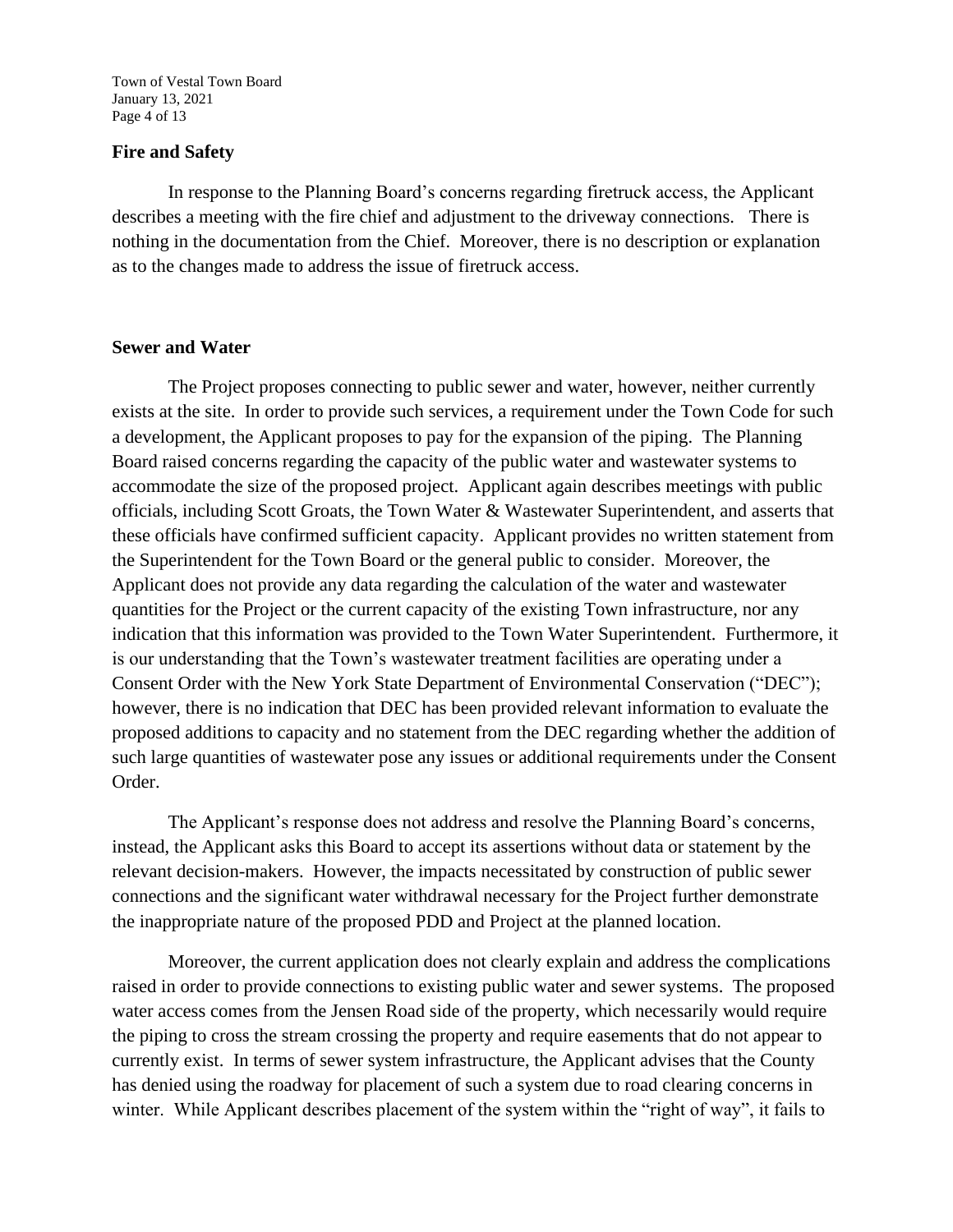Town of Vestal Town Board January 13, 2021 Page 5 of 13

acknowledge that this "right of way" is on Vestal resident's yards. There is no discussion of the impacts to these residents; however, it is our belief that placement of such infrastructure will require or result in damage to or removal of old growth trees along Bunn Hill road on private property (within the right of way). The Town Board should protect the property of its existing residents instead of providing a benefit to this developer at the expense of long-time Vestal residents.

### **Sidewalks and Transportation**

Applicant acknowledges the Planning Board's concern regarding the lack of sidewalks along Bunn Hill Road, but instead of addressing this concern in a meaningful way simply states that sidewalks will not be built and bus service will be provided. The Project is proposed at a location that significantly limits the means of access for the 700+ potential student residents. Not only is the site not suitable for pedestrian access, but the lack of sidewalks also makes the location inaccessible for bicycles, limiting these residents to vehicular transportation. The location of the site contradicts the County's comprehensive plan that seeks to promote a "complete streets" approach allowing all modes of transport.

The project also presents significant problems for bus service as acknowledged by both the County GML § 239 and the Planning Board recommendation. Applicant describes a discussion with Greg Kilmer, Commissioner of Public Transportation, and suggests that contrary to Mr. Kilmer's statements in the County GML § 239, Mr. Kilmer sees no problems with public transportation access to the site. However, after receiving the Applicant's response, this office contacted Mr. Kilmer. Applicant's characterizations of the limited discussion with Mr. Kilmer do not appear to accurately reflect Mr. Kilmer's position. Mr. Kilmer advised that following his discussion with Applicant, he would not be revising his comments as reflected in the GML § 239.

Mr. Kilmer continues to believe that in the absence of significant (and unlikely) alteration to Bunn Hill Road (e.g., widening, flattening the slope) the site is not accessible for a 40 foot transport bus and reiterates that no current bus routes service this location. Mr. Kilmer expressed concerns regarding the sufficiency of Applicant's proposed 14 passenger van option given the capacity of the Project and the need for students to arrive on campus at similar times. The size of the project and potential service needs, in Mr. Kilmer's estimation, are more akin to urban route levels, however, the location and access roads are rural routes, generally reflecting much lower capacity levels. The lack of public bus routes raises significant concerns for this Project, which clearly is designed to accommodate students from Binghamton University. $^2$  Parking on-campus

 $<sup>2</sup>$  While the Applicant questionably asserts that this Project will also attract young professionals, it does not dispute</sup> that students are a significant part of its anticipated tenants. We submit, however, that the Project design is not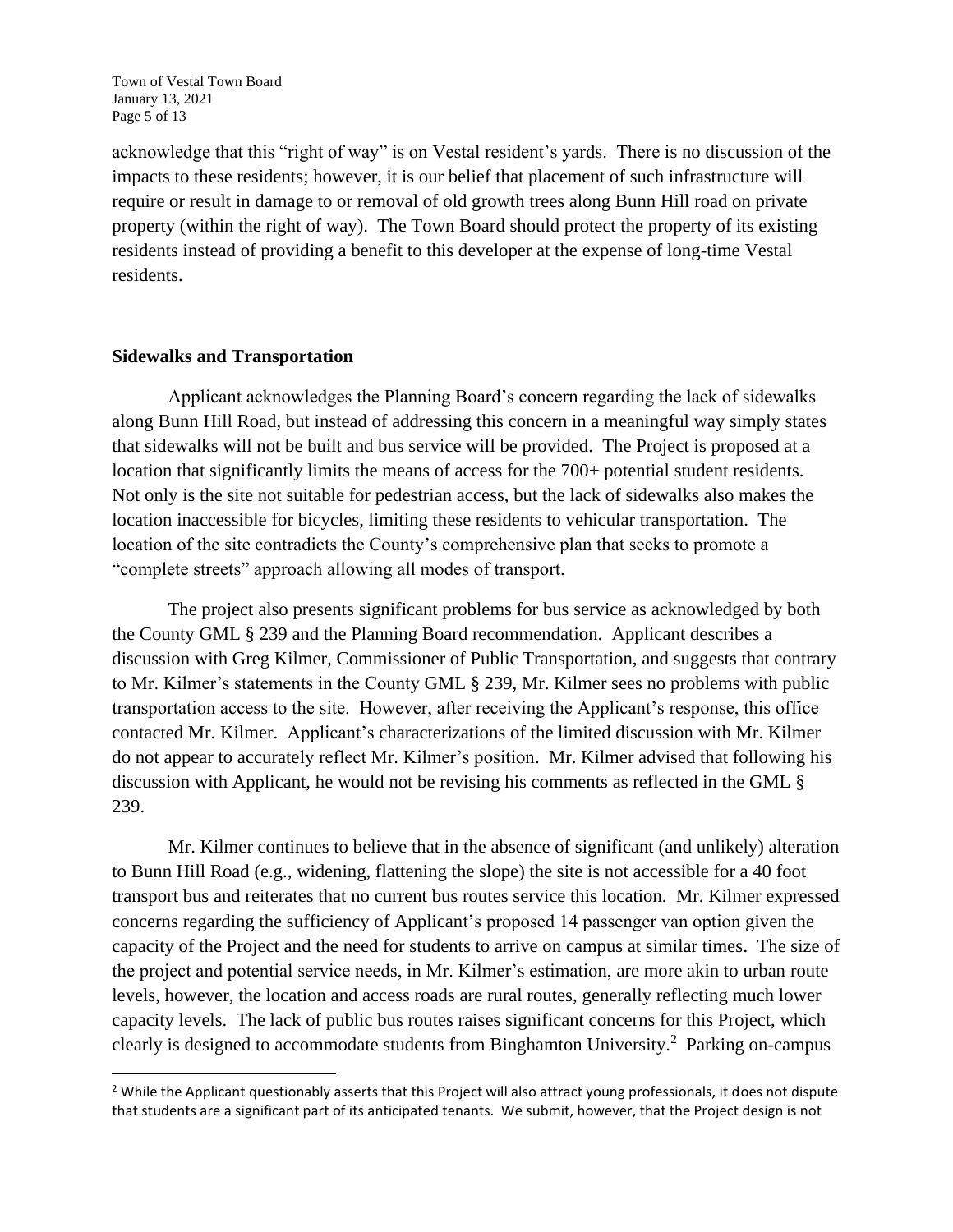Town of Vestal Town Board January 13, 2021 Page 6 of 13

is severely limited. Without pedestrian, bicycle, or public transport options to the Property, the need for the residents to drive to campus creates clear impacts to area traffic and parking that are not adequately accounted for in the current design. The inability to provide for safe, alternative transportation to and from the site weighs significantly against the appropriateness of the proposed location for the Project.

## **Traffic**

The Applicant has provided a limited and inadequate traffic study evaluating the impacts of the change in traffic to the community that will result from this Project. While the Traffic Impact Assessment Study dated January 10, 2020, asserts that the Project will include only minimal traffic impacts, these conclusions are contradicted by the SEQRA regulations,<sup>3</sup> the study's own findings, and comments of Commissioner Kilmer. The study identified several significant issues:

- o The Project of 161 apartment units exceeds the threshold estimates (150 apartments) for a significant impact from such as outlined in the SEQRA Workbook<sup>4</sup>;
- o The traffic impact study anticipates and projects greater than 100 actual vehicle trips per hour at peak times, exceeding the threshold for a significant impact as outlined in the SEQRA Workbook;
- o The Project doubles the number of vehicles passing the site and substantially increases all traffic on Bunn Hill Road by greater than 50%; and
- o The study notes that increased traffic from the proposed Project will degrade several traffic intersections with Level of Service just meeting the "acceptable" standard to below "acceptable" levels.<sup>5,6</sup>

likely to attract large numbers of young professionals. The County Comprehensive Plan notes that young professional expressed interest in locations that provide "places to gather, socialize, and network which are not related to the bar scene." This Project neither provides such services nor is located in proximity to such locations, necessitating young professionals traveling into Binghamton and its "bar scene" for such networking. <sup>3</sup> As discussed below, we reserve the opportunity for full comment on impacts under SEQRA, but raise the SEQRA regulations to highlight the complete inadequacy of the current traffic study.

<sup>4</sup> Department of Environmental Conservation, Question D2-Project Operations-Full EAF (Part 1), Full Environmental Assessment Form (FEAF) Workbook, Answering Question D.w.j,

*available at* https://www.dec.ny.gov/permits/91660.html (last accessed December 29, 2020).  $5$  Department of Environmental Conservation, Question  $13$  – Impact on Transportation – Full

EAF (Part 2), Full Environmental Assessment Form (FEAF) Workbook, *available at*  https://www.dec.ny.gov/permits/91776.html (last accessed December 29, 2020) (discussing significant impacts from traffic increases that affect the Level of Service).

 $6$  While the Study suggests a change in light timing could improve this issue, it leaves that to the New York State Department of Transportation ("DOT") "periodic[] review". There is no demonstrated interaction with DOT on this issue.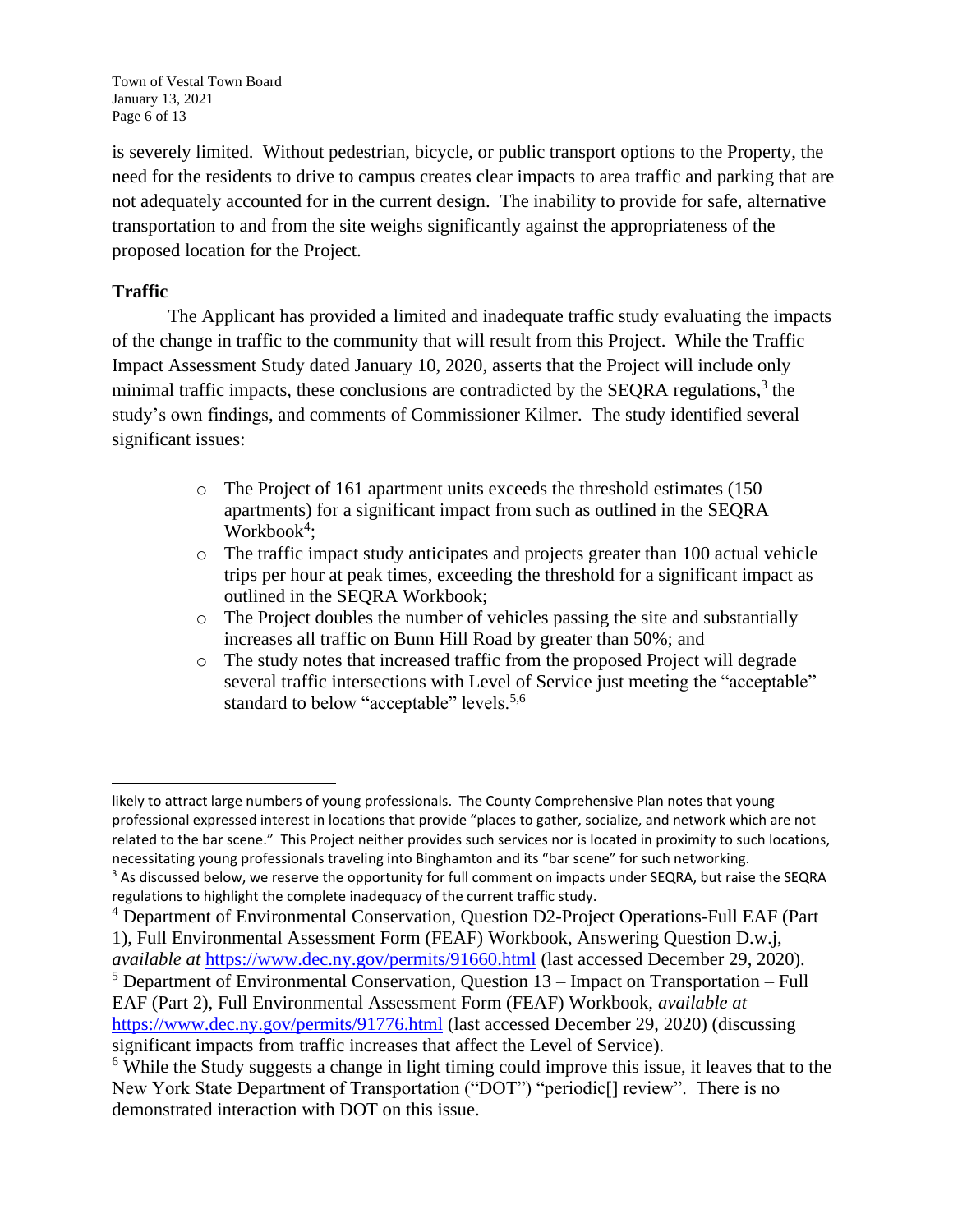Town of Vestal Town Board January 13, 2021 Page 7 of 13

The Applicant's traffic study acknowledges impacts to several intersections. However, Commissioner Kilmer confirmed the statements in his response to the County GML § 239 that even those characterizations of use levels and impacts conflict with his department's experience pertaining to access to and from campus. Additionally, given that Bunn Hill Road does not have adequate shoulders or lighting to allow for safe pedestrian or bicycle passage, it is safe to assume that almost all residents would utilize private vehicles for transportation. Reasonable and legitimate concerns regarding the significant impact of traffic to and from the site remain unanswered.

The conclusions of the current traffic study are contrary to the SEQRA guidance, facts, and common sense. It fails to address the actual impacts of the number of units, residents and consequent traffic flow on the rural residential area surrounding Bunn Hill Road. The significant impacts from traffic as part of the development Project support denial of the PDD and the proposed development.

## **Setbacks**

In its response to the Planning Board's concern regarding the separation of the Project from other properties in the RR, the Applicant provides the setbacks from property lines to the nearest buildings. However, only the Western measurement meets or exceeds the Planning Board's recommendation of a 50' buffer. Most significantly, the buffer between the property and Bunn Hill Road is just 32 feet. The property is incongruent with the properties in the RR district and the lack of substantial buffer fails to address both the significant visual and noise impact from the Project.

## **The Application for a PDD constitutes improper spot zoning.**

The Planning Board also acknowledged this office's concern that approval of the PDD and project constitutes impermissible spot zoning. Applicant cites to no law, authority, or guidance for the proposition that because this is a PDD it cannot/does not constitute spot zoning. It simply asks the Town Board to accept its assurance even after its repeated and erroneous denials of segmentation. Contrary to Applicant's assurances, this Project and PDD is a glaring example of illegal spot zoning.

There has been some misinformation regarding the application that because this is a PDD "overlay district" it is not a zoning change or subject to spot zoning. There is no such per say distinction in the law. Moreover, the assertion that this is not a zoning change and that the zoning remains the same is clearly incorrect and contradicted by the Town Code and the proposed Local Law. Section 24-531 of the Town Code provides for the "[e]stablishment of a planned development district . . . by amendment to this chapter" referring to "Chapter 24- Zoning." The Public Hearing scheduled for January 13, 2021 is being held pursuant to § 24-36 for "rezoning" amendments. The proposed Local Law "A" of the Year 2021 is entitled "A Local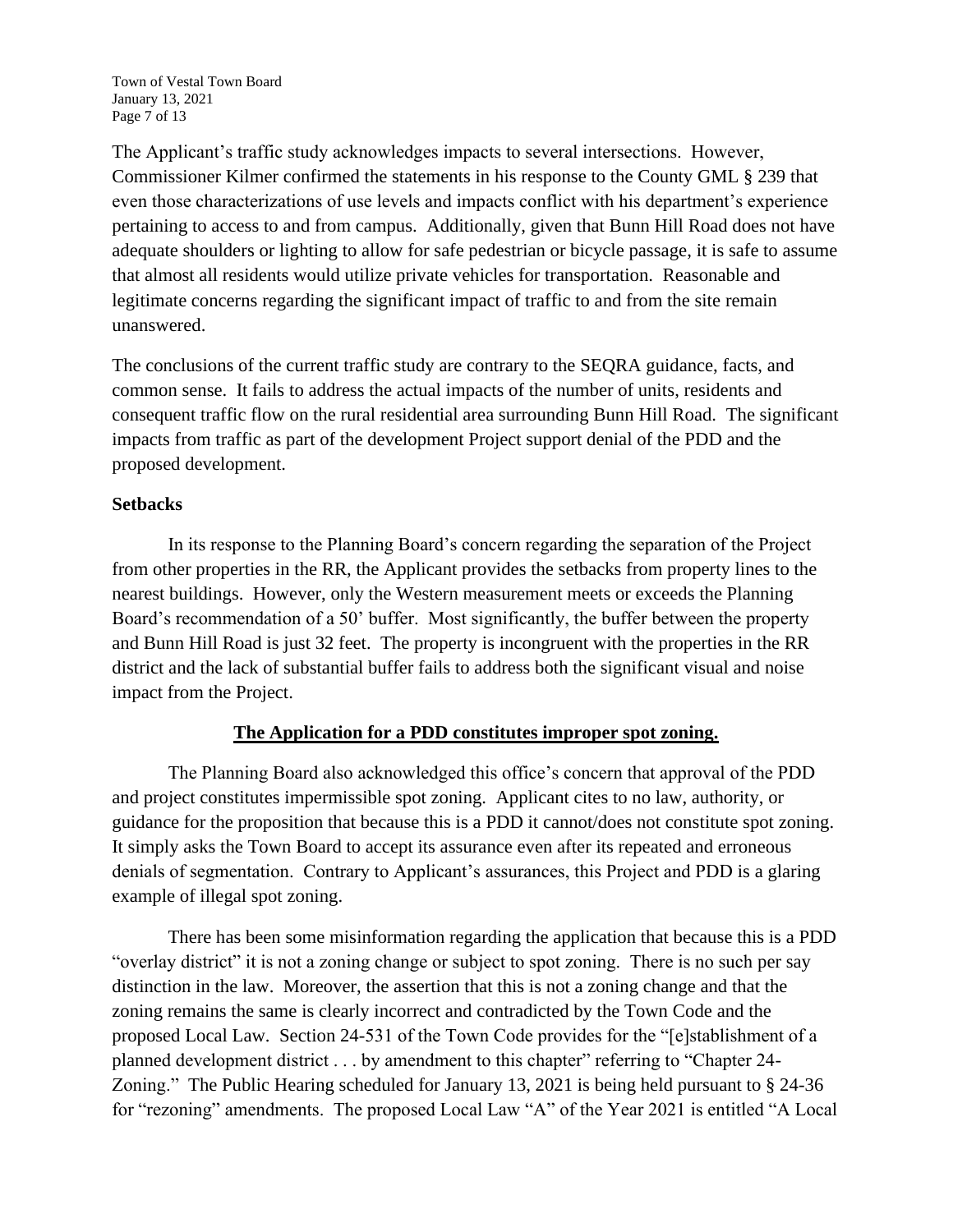Town of Vestal Town Board January 13, 2021 Page 8 of 13

Law **Rezoning**" the properties. It further provides that "The Town of Vestal Zoning map is hereby amended **by changing** [the properties] **from** RR – Rural Residential District **to** PDD – Planned Development District." In short, the proposed PDD **is** a zoning change and subject to the prohibitions of spot zoning.

"Spot zoning is the singling out of a small parcel of land for a use classification totally different from that of the surrounding area, for the benefit of the owner of such property and to the detriment of other owners" Star Property Holding, LLC v. Town of Islip*,* 164 A.D.3d 799 (2d Dept. 2018); Rotterdam Ventures, Inc. v. Town of Rotterdam*,* 90 A.D.3d 1360 (3d Dept. 2011). "In evaluating a claim of spot zoning, courts 'may consider several factors, including whether the rezoning is consistent with a comprehensive land use plan, whether it is compatible with surrounding uses, the likelihood of harm to surrounding properties, the availability and suitability of other parcels, and the recommendations of professional planning staff.'" Rotterdam Ventures, Inc. v. Town Bd. of Town of Rotterdam, 90 A.D.3d 1360, 1362, 935 N.Y.S.2d 698 (2011).

New York Town Law requires changes to zoning regulations must be made "in accordance with a comprehensive plan." Town Law § 263. "A municipality that engages in spot zoning fails to satisfy the statutory requirement, since it is not acting in accordance with a comprehensive plan." Little Joseph Realty, Inc. v. Town Bd. of Town of Babylon, 52 A.D.3d 478, 479, 859 N.Y.S.2d 696, 697 (2008). The Court of Appeals has explained that,

> A "comprehensive plan" may be discerned from an examination of all evidence of the municipality's land use policies. "Zoning legislation is tested not by whether it *defines* a well-considered plan, but by whether it *accords* with a well-considered plan for the community." The essential purpose of the requirement that rezoning be in accordance with a comprehensive plan is to guard against ad hoc zoning legislation affecting the land of a few without proper regard to the needs or design of the community as a whole. A municipality may change its zoning ordinance, however, to promote the general welfare and to respond to changed conditions in the community. The question is whether the change "conflict[s] with the fundamental land use policies and development plans of the community."

Gernatt Asphalt Prod., Inc. v. Town of Sardinia, 87 N.Y.2d 668, 684–85, 664 N.E.2d 1226, 1236 (1996) (internal citations omitted).

The proposed PDD and Project is wholly inconsistent with the Town's comprehensive zoning plans to date. The proposed PDD is markedly different from the approved RR District uses and clearly inconsistent with the uses in the RR District. Town Code § 24-2 provides that the purpose of the Town's zoning is "to encourage the most appropriate use of land, conserve the value of property, and promote the health, safety, morals and general welfare of the community." Of note, multiple family dwellings, as proposed for the Project, are prohibited in the RR District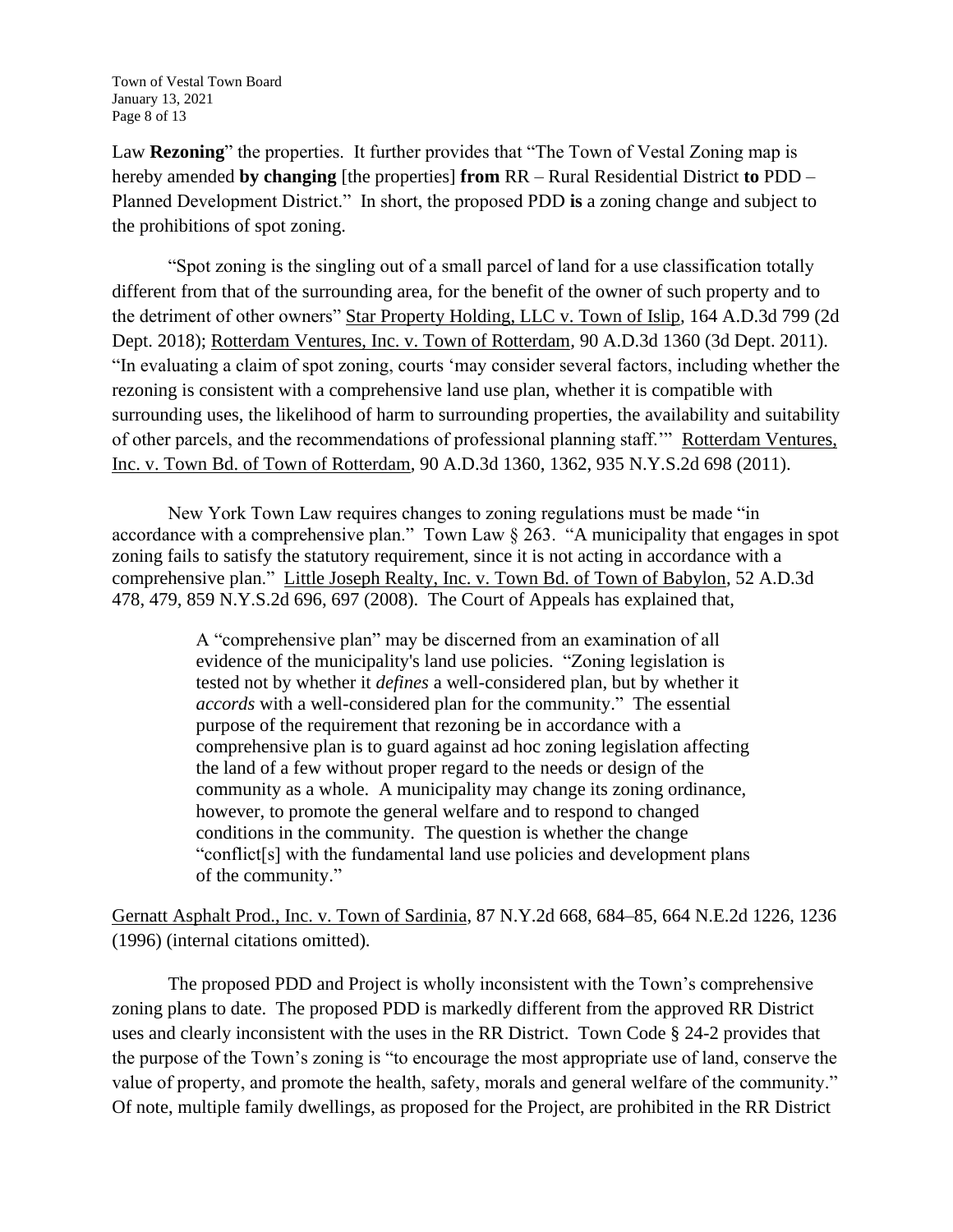Town of Vestal Town Board January 13, 2021 Page 9 of 13

even by special permit. While the Town Zoning Code focuses its minimums on the property frontage, the RR District in effect requires lot sizes greater than 1 acre per dwelling. The Project proposes 161 dwellings on just 47 acres, more than four (4) times the density of the zoning code. The Zoning Code explicitly provides that "[t]he town finds that it is desirable to limit and regulate the construction in rural residential areas." Vestal Zoning Code § 24-183. The Code provides several concerns from the lack of public water and sewer, "the lack of permeable soil . . . in rural residential areas," steep gradients, drainage hazards, and the costs and difficulty of providing emergency vehicles, especially in bad weather. Id. The Town has clearly established a plan of focusing development along the parkway and off the hills. This was specifically noted in the Town's unadopted 2003 Comprehensive Plan. The Town Zoning Map places most of the hills, including Bunn Hill, within the Rural Residential District for this reason.

The proposed zoning change would be for the benefit of one property owner and is not part of a larger comprehensive plan to serve the general welfare of the community. To the contrary, the change would be to the detriment of the surrounding properties and community as demonstrated by the numerous impacts set forth in the EAF. While the Town has approved other PDDs, such approvals have consistently focused upon properties along Vestal Parkway or Route 28, not within the RR District.

In addition to being clearly inconsistent with the Town's zoning plans, the Applicant has not demonstrated any benefits for the greater Vestal community that would support the drastic change in the zoning for the properties. Furthermore, the proposed PDD is inconsistent with the Broome County Comprehensive Plan recommending development that encourages "complete streets" and "flexible housing options". Similarly, the Project develops a housing style that the 2017 Broome County Housing Study determined already exists in excessive numbers. The zoning change is not compatible with the existing community, which is made up of single-family homes. Finally, Broome County Planning has recommended denial of the Project.

In sum this is not a proper PDD application but a classic case of spot zoning, attempting to avoid the existing prohibitions in the zoning code. The Town Board should, therefore, deny the PDD application

# **The Town Board should deny the Application, eliminating the need for further SEQRA review**

The Applicant's letter dated December 28, 2020, requests the Town Board identify the application as a Type I action under SEQRA. The Applicant is correct that to approve the PDD and Project, the Town Board would need to identify this as a Type I action under SEQRA. However, the Town Board may, as is appropriate here, deny the application for a PDD without proceeding to SEQRA.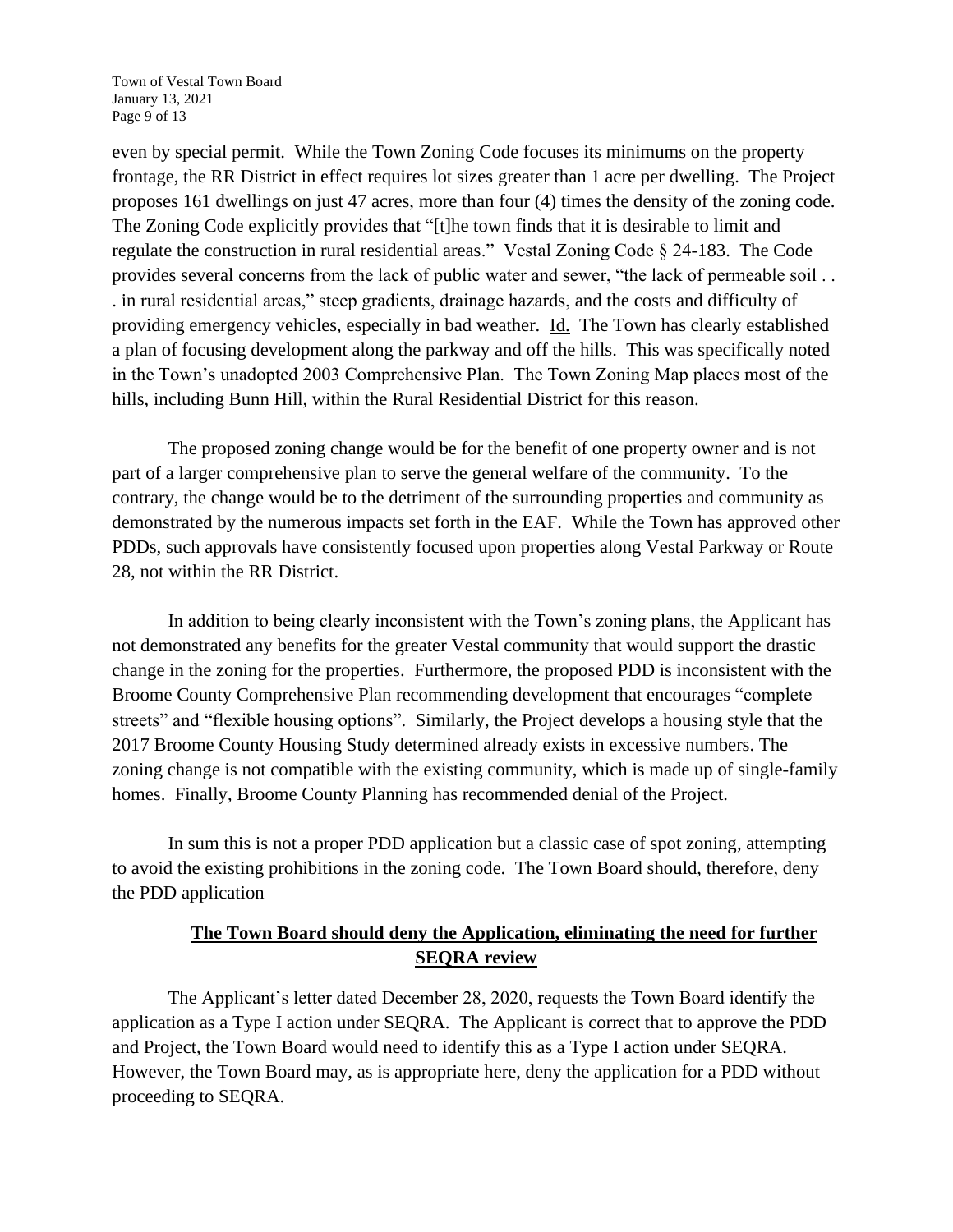Town of Vestal Town Board January 13, 2021 Page 10 of 13

New York courts and the DEC's SEQRA Handbook explain that denial of a Project as incompatible with the municipalities' approval standards does not require a complete SEQRA review. See, e.g.*,* Cappelli Assocs. v. Meehan, 247 A.D.2d 381, 382 (2d Dept. 1998); NYSDEC, The SEQRA Handbook, Chap. 4, § D, Question 8  $(4<sup>th</sup> Ed. 2020)$ . While the Town Board must comply with SEQRA and conduct a full environmental assessment if it proceeds towards possible approval of the PDD, we encourage the Town Board to deny the PDD as incompatible with the Town's zoning plans and not in the best interests of the Town and its residents, ending this process here.

# **The application requires full compliance with review under The State Environmental Quality Review Act**

The Public Notice for Proposed Local Law A notes that the Town Board will review the environmental significance of the proposed Local Law as part of the public hearing. It is our understanding, however, that in light of the Applicant's last minute acknowledgment that the application requires a designation as a Type I action, the Town Board cannot proceed with the environmental review at the Public Hearing as it must first send out lead agency notice under SEQRA and identify other involved agencies. A Type 1 action requires identification of a lead agency [6 NYCRR § 617.6(b)(2)] and a coordinated review process with other involved agencies [6 NYCRR § 617.6(b)(3)]. The long EAF submitted from the Applicant identifies at least the following agencies as interested and involved agencies that should receive notice: the Town of Vestal Planning Board; the County Planning Department; the DEC; and the US Army Corps of Engineers. However, errors in the Full EAF submitted by Applicant require that document be corrected prior to sending to other interested and involved agencies.

## Er**rors in the EAF**

A Type 1 action requires the preparation of a full (long-form) EAF in connection with the determination of significance. 6 NYCRR  $\S$  617.6(a)(2). The long form EAF recently submitted by the Applicant includes several errors:

- o The EAF indicates that the site is not covered by a municipal comprehensive plan. While the Town of Vestal does not have a written comprehensive plan, the properties are included in Broome County's comprehensive plan.
- $\circ$  In D2(e), the Applicant indicates that run-off will be contained through detention ponds; but in D1(h) states that no water impoundments will be created. The Applicant's provided diagram shows two detention basins consistent with its answer to  $D2(e)$ . Thus, the Applicant's answer to  $D1(h)$  is incorrect and incomplete.
- $\circ$  In D2(m) the Applicant indicates there will be no increase in noise above ambient levels during either construction or occupancy. Given the size and location of the Project within the RR District, it is incredible that a 700+ resident development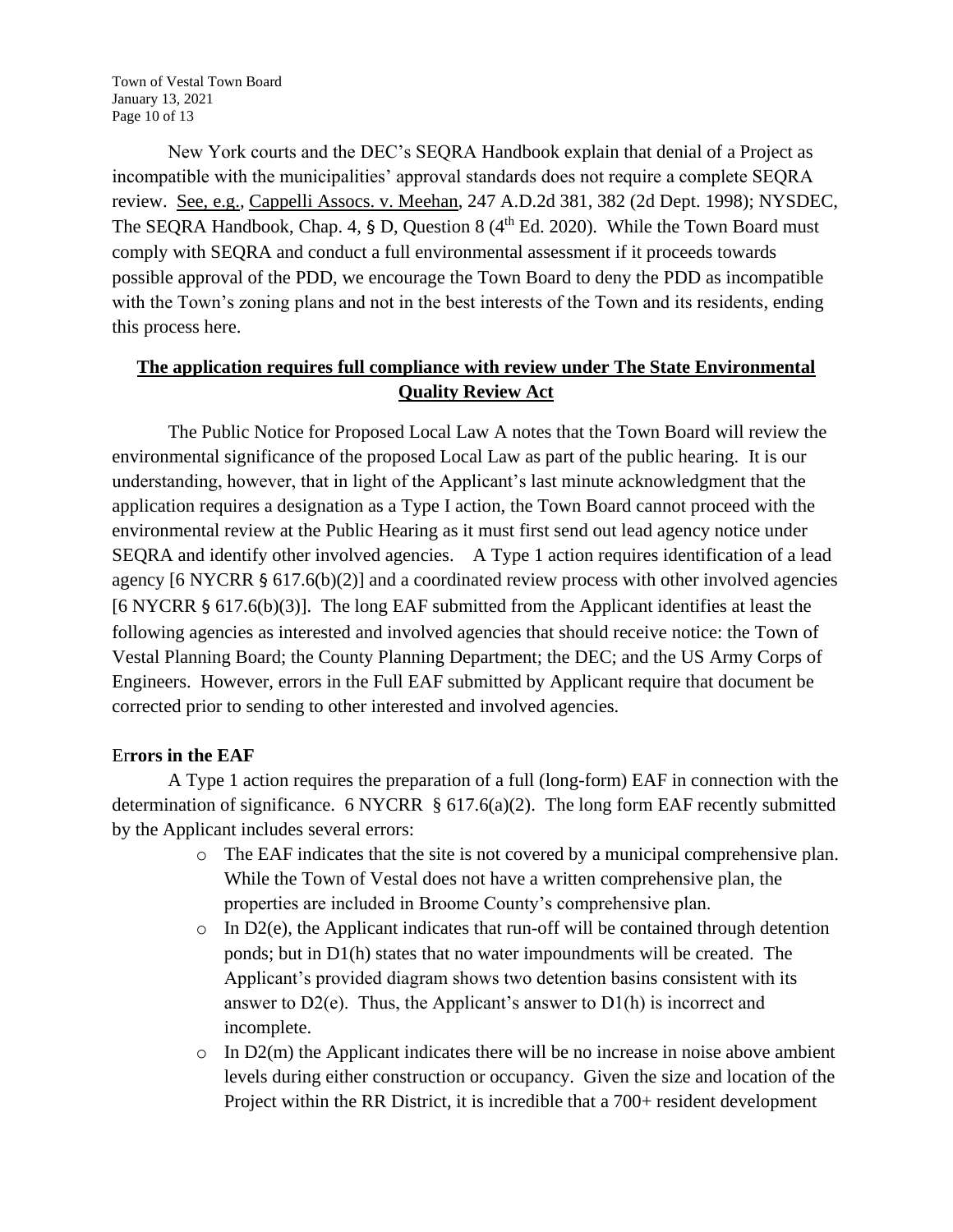Town of Vestal Town Board January 13, 2021 Page 11 of 13

> will not increase the level of noise either during the extensive construction process or upon full build out. A noise study should be required.

o Finally, in E2(o) and E2(p), the EAF states that there are no endangered, threatened, or species of special concern on the property or that the property contains habitat for such species. The Applicant,'s ecological study however, has identified an endangered, a threatened, *and* a species of special concern that may use the property for habitat. Thus, contrary to the EAF the property apparently does provide habitat for an endangered, a threatened, and a species of special concern that need to be evaluated and considered.

The purpose of the EAF is to inform the involved agencies of the potential environmental impacts associated with the Application. To do so, the EAF must be accurate and complete. The above inaccuracies and errors necessitate correction of the EAF before it and the notice of lead agency are sent to the interested and involved agencies.

# **The Application requires a Positive Declaration of environmental significance and an Environmental Impact Statement**

Once the appropriate corrections are made to the EAF, it is patently clear that the Application requires a positive declaration of environmental significance and preparation of an Environmental Impact Statement ("EIS"). Procedurally, SEQRA requires the preparation of an EIS for any action that "may have a significant effect on the environment."<sup>7</sup> ECL  $\S$  8-0109(2). An EIS is intended to provide detailed information about the effect which the proposed action is likely to have on the environment, to list ways in which any adverse effects of such an action might be minimized, and to suggest alternatives to such an action so as to form the basis for a decision whether or not to undertake or approve such action. Town of Henrietta v. Dep't of Envtl. Conservation of New York, 76 A.D.2d 215, 220, 430 N.Y.S.2d 440 (4th Dep't 1980). "The threshold at which the requirement that an EIS be prepared is triggered is relatively low: it need only be demonstrated that the action may have a significant effect on the environment." Chinese Staff & Workers Ass'n v. City of New York, 68 N.Y.2d 359, 364-65, 502 N.E.2d 176 (1986). An action or project which has been listed as a Type I action "carries with it the presumption that it is likely to have a significant adverse impact on the environment and may require an EIS." 6 NYCRR § 617.4(a)(1).

<sup>7</sup> SEQRA expansively defines "environment" as "the physical conditions which will be affected by a proposed action, including land, air, water, minerals, flora, fauna, noise, objects of historic or aesthetic significance, existing patterns of population concentration, distribution, or growth, and existing community or neighborhood character." ECL § 8-0105(6).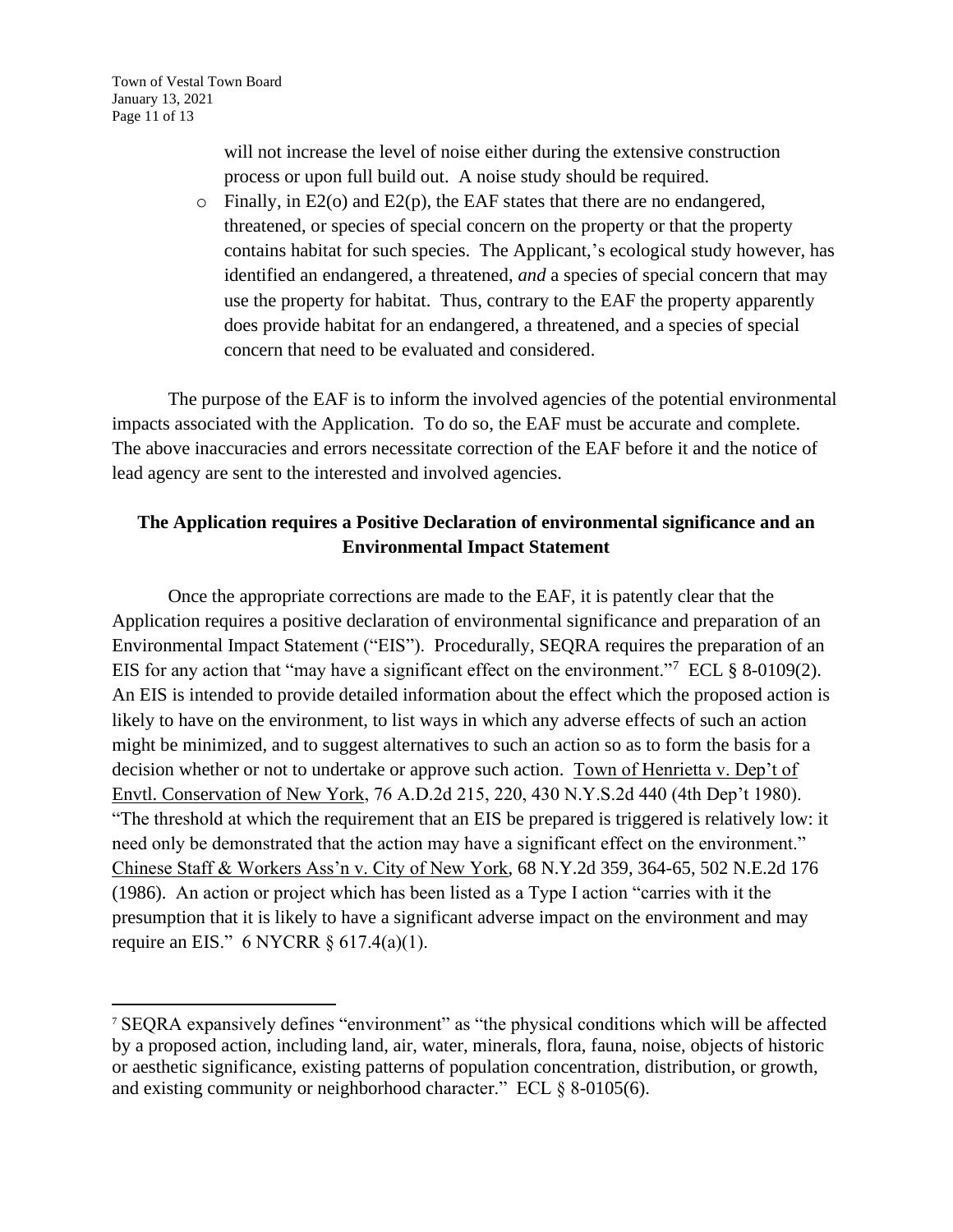Town of Vestal Town Board January 13, 2021 Page 12 of 13

Given the numerous detrimental impacts highlighted in the EAF and in both 2019 and 2020 County §239 reviews, a positive declaration of environmental significance and an EIS are clearly necessary for this Application. Given the recent turnaround in the applicant's position and the latest submission of the full and still incomplete EAF, we reserve further comment at this juncture and request the opportunity to provide a more thorough analysis of the potential impacts of environmental significance from this Project supporting a positive declaration of environmental significance, the need for preparation of an EIS, and the environmental reasons to deny the proposed PDD. However, several areas of environmental concern as discussed above, including but not milted to traffic, community character, and sewer and water, demonstrate justification for a positive declaration of environmental significance and requisite EIS.

## **General Municipal Law §239 Recommendation of Denial**

A prior version of this Project was presented and referred to the Broome County Department of Planning and Economic Development (the "County") for review and comment in accordance with General Municipal Law §239. The prior County GML §239 review recommended denial of the project on several grounds including:

- o The project is not compatible with surrounding uses
- o The project will create traffic issues for the community
- $\circ$  The Project raises significant DPW issues sewer; traffic volume, stormwater management are all inadequate. There has not been a full Stormwater Pollution Prevention Plan ( SWPPP) submitted; and
- o The Project is inconsistent with the Broome County 2013 Comprehensive Plan and the 2017 Broome County Housing Study

In March 2020, the County issued an updated GML §239 response that continues to recommend that the project be denied, by and large as a consequence of these same negative impacts on the community.

The Legal Notice for Local Law A makes no reference to the County 239 review. The Town Board must review the County's GML § 239 response. In fact, the County's recommendation of denial prohibits the Town Board from approving the PDD and future Project except by a supermajority of the Town Board, meaning a vote of 4 of the 5 members of the Town Board. General Municipal Law § 239-m (5). The issues identified in the County GML §239 review weigh heavily against approval and in favor of denying the PDD. Notably, the County's objections overlap with the Planning Board's list of concerns requiring resolution prior to PDD approval. The Applicant's responses on these issues are inadequate and do not negate these concerns. Thus, both the County GML § 239 review and Planning Board letter clearly support denial of the PDD application.